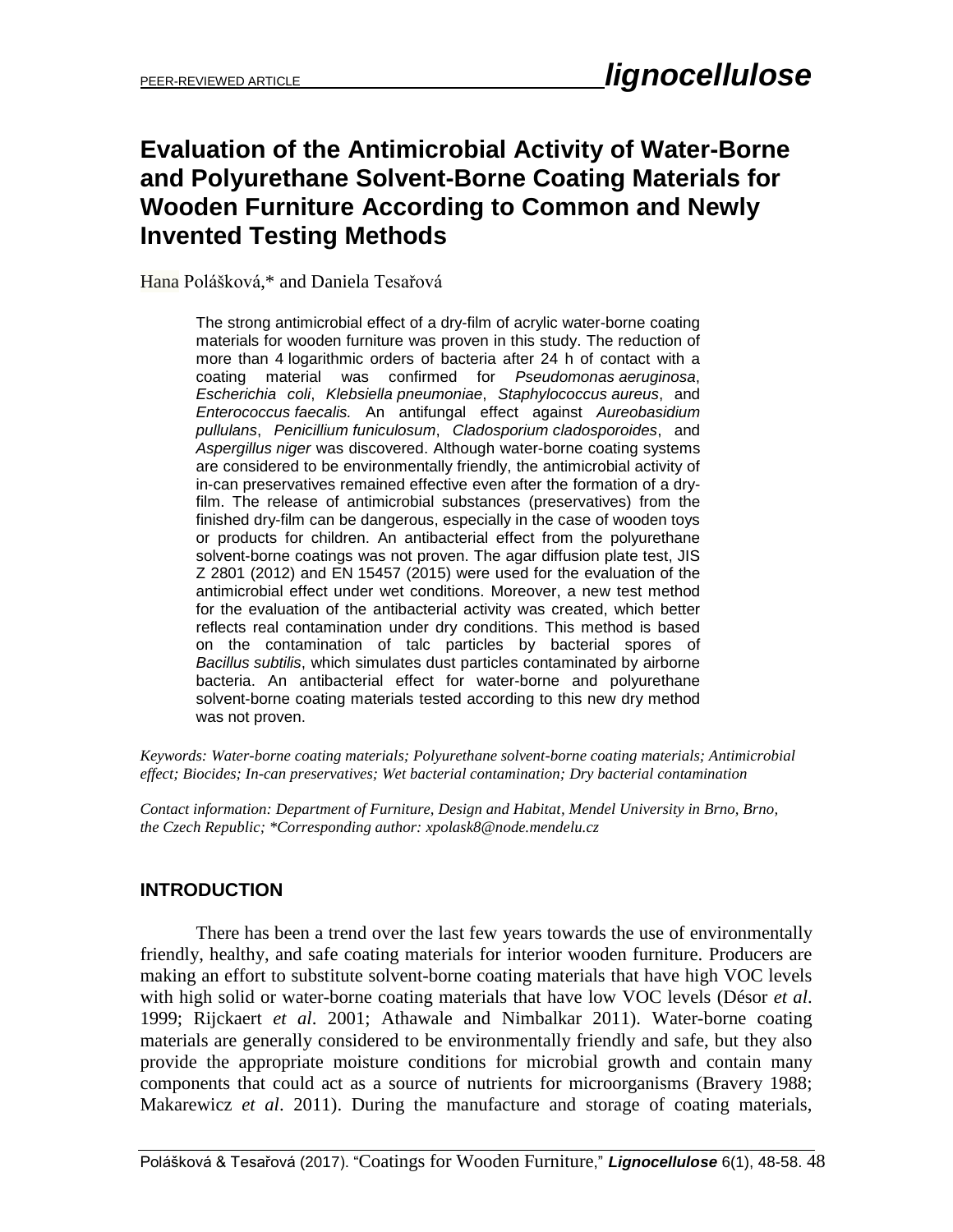bacteria, molds, and yeasts can cause viscosity loss, gassing, malodor, pH drift, visible surface growth, loss of corrosion inhibition, and other undesirable effects (Davison 2003). After application, the dry film may be also infected with microorganisms, resulting in the disfigurement and breakdown of the coating (Gillatt 1998). If a waterborne coating material in a wet-state is unprotected by biocides, which are effective against bacteria and fungi, then it is prone to microbial contamination and spoilage (Downey 1995). Solvent-borne coating materials do not typically require this type of protection. This means that although water-borne coating materials do not contain harmful solvents, they must be treated with biocides because of in-can preservatives (Lindner 2001; Wallström and Hoffmann 2001; Köhler *et al*. 2011; ECHA 2016). The most common biocides are isothiazolone (IT) and formaldehyde donor (FD) biocides (Davison 2003). This article studies these coating materials, which are frequently used for wooden furniture, from a microbiological point of view.

Regulation (EU) No 528/2012 (2012) distinguishes between "biocidal products" and "treated articles". Simply, a "biocidal product" is any substance used with the intention of destroying, deterring, rendering harmless, preventing the action of, or otherwise exerting a controlling effect on any harmful organism by any means other than mere physical or mechanical actions (Regulation (EU) No 528/2012 2012). If a product has only been treated with a biocide, but does not have a primary biocidal function, it is a "treated article" (ECHA 2016). Biocides used as in-can preservatives for water-borne coating materials fall into the Product-type 6, which are preservatives for products during storage, according to Regulation (EU) No 528/2012 (2012). The water-borne coating material is considered to be a "treated article", which means that a biocidal function should not be expected.

Recently, the antimicrobial treatment of various products has become a global concern. Many studies have focused on the improvement of the antimicrobial characteristics of daily-used products or equipment. This treatment should be safe ecologically for humans. Water-borne coating materials are considered to be non-toxic, environmentally friendly, and safe. They are commonly used as finishing for wooden toys and products for children, which are subject to Directive 2009/48/EC (2009). The task of this study was to find answers for the following questions: *How safe are waterborne coating materials? Does the antimicrobial effect of in-can preservatives remain active after the formation of a dry-film?*

Miscellaneous microbial life in the air can cause serious health problems. Ubiquitous airborne microbes and cell fragments combined with byproducts of cellular metabolites in liquid droplets are a natural part of the air. Additionally, there are viruses, bacteria, and fungi floating on dust particles in the air (Schleibinger *et al*. 2004; Stetzenbach *et al*. 2004). Pathogenic microorganisms can cause infectious diseases, respiratory disorders, and other allergic, inflammatory, and toxic responses (Buttner *et al*. 2002; Stetzenbach *et al*. 2004). Germs such as *Pseudomonas aeruginosa*, *Staphylococcus aureus* (MRSA), *Clostridium difficile*, and *Acinetobacter* spp. are among the most dangerous germs that are responsible for hospital-acquired infections (HAIs) (Ducel *et al*. 2002; Dancer 2014; Khan *et al*. 2015). Therefore, the antimicrobial treatment of furniture, which will inhibit the microbes in the air of interior spaces, is necessary.

There are two basic methods for testing the antimicrobial activity of various surfaces. The first is based on the determination of whether or not antimicrobial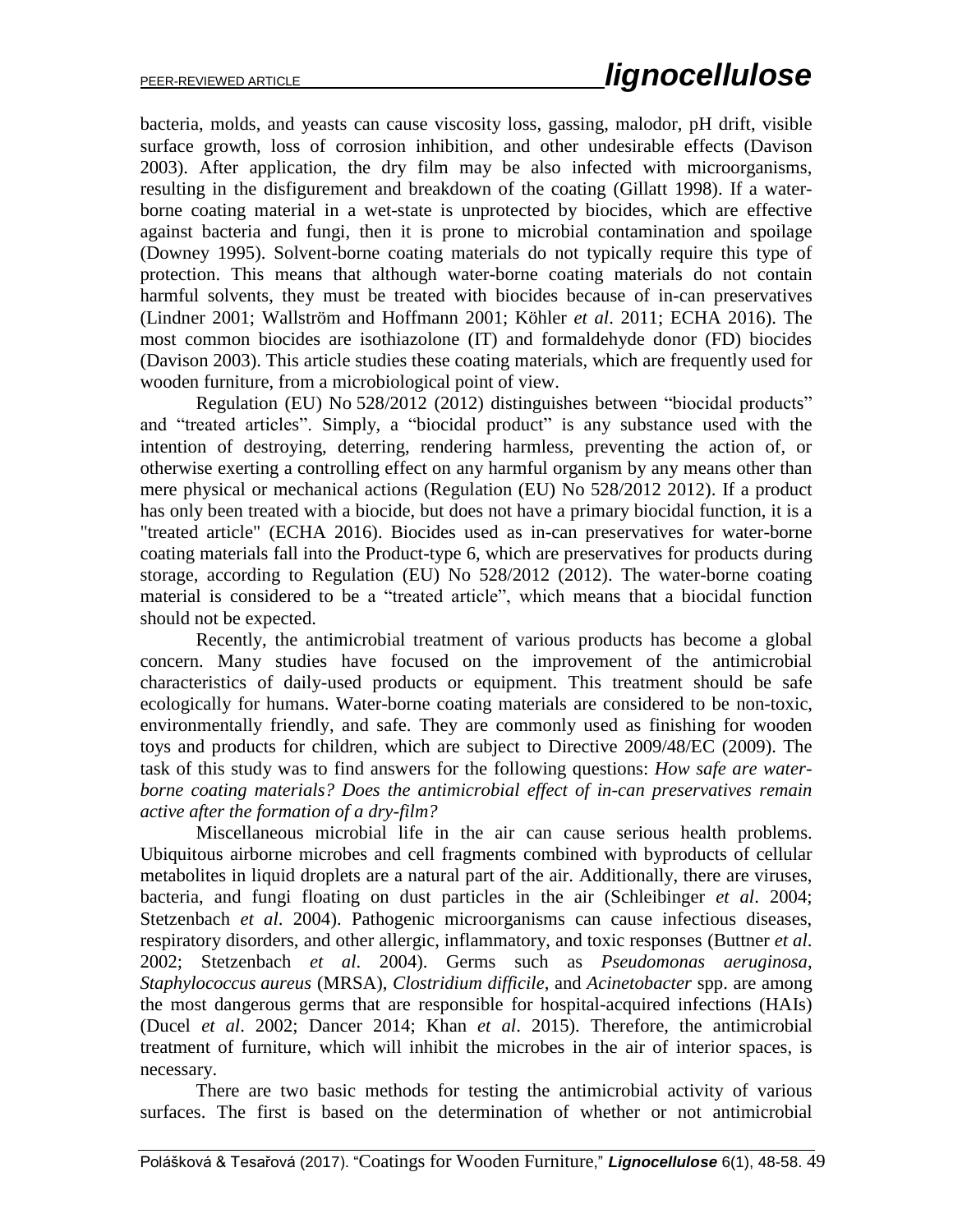substances are being released from the sample to the surroundings, and the second is based on the incubation of microorganisms on the sample surface and the comparison of the number of microorganisms at the beginning of testing to the number after a certain incubation time (usually 24 h). Both methods are performed under wet conditions, which does not reflect real situations very well. Furniture is usually contaminated by dust, other dry particles, or small liquid droplets that evaporate very quickly, all of which can carry microorganisms. Unfortunately, no testing method simulating these dry conditions has been previously published. In this article, a method for testing samples under dry conditions will be described.

### **EXPERIMENTAL**

### **Materials**

#### *Coating materials*

Commercially available acrylic water-borne and polyurethane solvent-borne (two components) glossy coating materials for wooden furniture were used. The coating materials were applied in one layer on filter paper, done according to the producer's instructions, and were dried 7 days prior to the experiments under standard atmospheric pressure with a relative humidity of  $45 \pm 5\%$  and temperature of  $23 \pm 2\degree$ C.

#### *Tested germs*

The following tested bacterial germs were used: *Escherichia coli* (CCM 4517), *Staphylococcus aureus* (CCM 4516), *Enterococcus faecalis* (CCM 4224), *Pseudomonas aeruginosa* (CCM 1961), *Bacillus atrophaeus* (*subtilis*) (CCM 4624), and *Klebsiella pneumoniae* (CNCTC 6120). The following tested fungal strains were used: *Aspergillus niger* (CCM 8155), *Aureobasidium pullulans* (CCM 8182), *Penicillium funiculosum* (CCM F-161), and *Cladosporium cladosporoides* (CCM F-348). The microorganisms were obtained from the National Institute of Public Health (Praha, the Czech Republic) and Czech Collection of Microorganisms (Brno, the Czech Republic).

### *Media for cultivation and dilution of microorganisms*

Nutrient broth, plate count agar (PCA) for bacterial cultivation, malt agar for fungal cultivation, and tryptone water for dilution (HiMedia Laboratoires Pvt. Ltd., Mumbai, India) were all used. Each medium was sterilized in an autoclave at 121 °C for 15 min. The agar plates were prepared according to standard microbiological techniques.

### **Test Standards**

The qualitative agar diffusion plate test, a routine testing method for the determination of diffusion of antibacterial substances from the samples to the agar, and quantitative JIS Z 2801 (2012) were used for the evaluation of antibacterial activity. The standard EN 15457 (2015) was used for the determination of the resistance to fungal growth.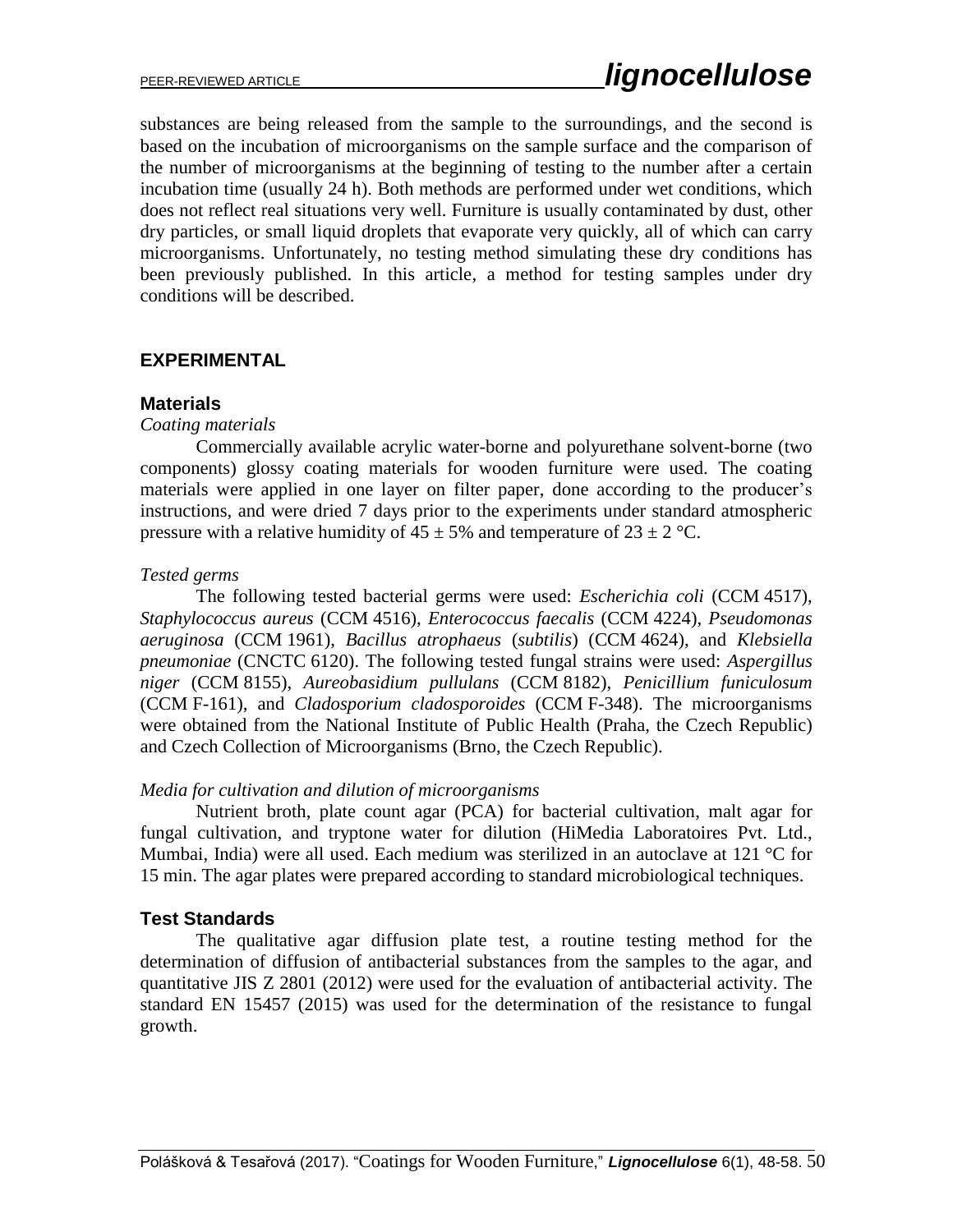## **Methods**

### *Antibacterial activity - agar diffusion method*

Five mL of agar contaminated with various tested bacteria were spread evenly over the sterile agar surface. Afterwards, the samples were placed on the contaminated agar, and the Petri dishes were cultivated for 24 h. After that, the growth of bacteria under and around the sample was evaluated.

## *Antibacterial activity - JIS Z 2801 (2012)*

The bacterial suspension was directly inoculated on the sample surface. The tested bacteria (inoculum) were adjusted to a concentration of 1 x  $10^5$  to 3 x  $10^5$  CFU/mL by a McFarland nephelometer (Erba Lachema s.r.o., Brno, the Czech Republic). Nutrient broth, after it had been diluted 500 times (for *Escherichia coli* and *Klebsiella pneumoniae*) or 10 times (for *Staphylococcus aureus*, *Enterococcus faecalis*, and *Pseudomonas aeruginosa*) with water, was used for the preparation of the inoculum. The inoculum, 0.15 mL, was pipetted onto all of the tested samples (size 30 x 30 mm), which were then placed in sterile Petri dishes and covered with polyethylene foil (size 25 x 25 mm). Immediately after inoculation, the tested samples were washed with 10 mL of tryptone water. The number of bacteria (at 0 h) was determined by the plate count method, *i.e.* a method in which the number of bacteria is calculated by counting the number of colonies according to a ten-fold serial dilution. One mL of each dilution was pipetted into a Petri dish, and approximately 15 mL of PCA were poured into the dishes and mixed. The same procedure was performed after incubating the samples for 24 h at 35 °C in a thermostat. Each sample was tested three times. The average values were given in the final tables of the results. After incubation of the Petri dishes for 24 to 48 h, the number of bacteria in  $1 \text{ mL}$  ( $c_B$  in CFU/mL) was counted. The final number of bacteria (M) was calculated according to Eq. 1:

$$
M = c_B \cdot 10 \tag{1}
$$

where *M* is the number of bacteria per specimen (CFU),  $c_B$  is the bacterial concentration obtained by the plate count method (CFU/mL), and 10 is the volume of the shake-out medium (mL). All values of uncertainty were calculated with the assumption of a normal distribution ( $P = 68.3\%$ ).

### *Antibacterial activity - action against dry microbial contamination*

Talc particles (Koltex Color s.r.o., Mnichovo Hradiště, the Czech Republic, 95% of particles sizes are < 15 µm) were contaminated by bacterial spores of *Bacillus subtilis*. Washed bacterial spores prepared in a 96% ethanol solution were added to sterile talc. The final concentration of the contaminated talc was  $5 \times 10^5$  to  $8 \times 10^5$  spores per 1 g of talc. The testing inoculum was prepared by adding 0.4 g of contaminated talc to 5 mL of 96% ethanol. This ethanol talc suspension was diluted 10 times in ethanol. Of this diluted suspension, 0.2 mL were used as a testing inoculum, which was homogenously spread over the sample (30 x 30 mm). The ethanol was then allowed to evaporate. Afterwards, the samples were incubated for 24 h at 25  $^{\circ}$ C. The number of bacteria (at 0 and 24 h) was determined by the plate count method, like for the previous method. All values of uncertainty were calculated with the assumption of a normal distribution ( $P = 68.3\%$ ).

*Antifungal activity - EN 15457 (2015)*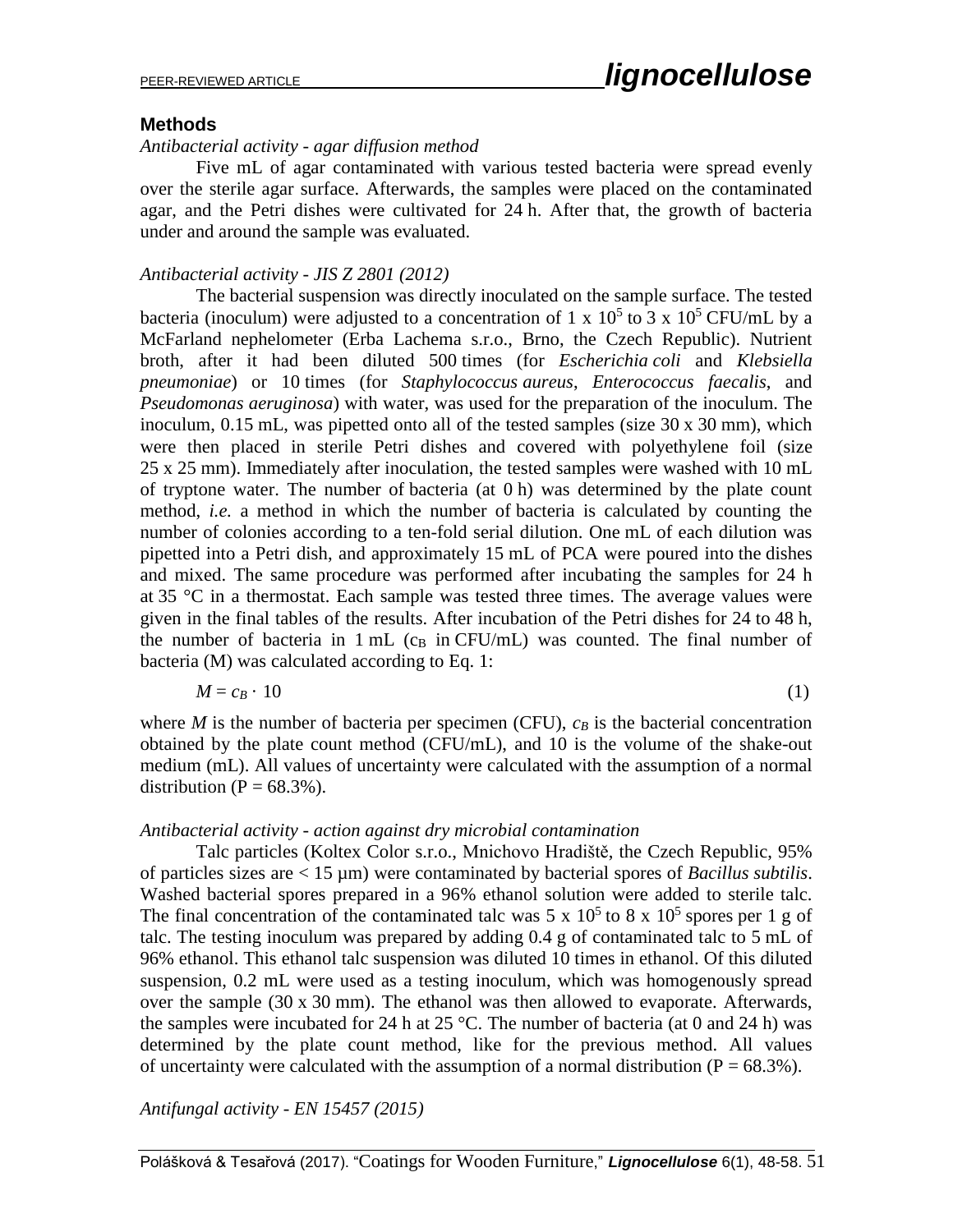The fungal spore suspension was inoculated directly on the specimens and agar. The tested fungal spore suspension in distilled water was adjusted to a concentration of 10<sup>6</sup> spores/mL by a Bürker counting chamber (Paul Marienfeld GmbH & Co.KG, Lauda-Königshofen, Germany). Of each fungal suspension, 0.4 mL were homogenously spread on the agar, on which tested samples had been placed. The Petri dishes were incubated at 29 °C for 7, 14, and 21 d. After this time, the growth of fungi on and around the sample was evaluated.

# **RESULTS AND DISCUSSION**

# **Evaluation of the Antibacterial Activity**

# *Agar diffusion plate test*

The antibacterial testing of the acrylic water-borne coating material itself, without any other applied antimicrobial treatment, showed very interesting results. The agar diffusion plate test (Table 1) confirmed a good antibacterial effect against *Klebsiella pneumoniae* and *Staphylococcus aureus*. However, an antibacterial effect on Gram-negative *Pseudomonas aeruginosa*, one of the most dangerous pathogens responsible for HAIs, was not proven. For comparison purposes, the polyurethane solvent-borne coating material was tested under the same conditions. An antibacterial effect was not proven for this coating. Additionally, a water-borne coating material without applied in-can preservatives used for storage of the final product was tested. An antibacterial effect was also not determined for this coating according to this testing method.

|                                               | Water-borne coating<br>material                              | Water-borne coating<br>material without in-<br>can preservatives | Polyurethane solvent-<br>borne coating material |
|-----------------------------------------------|--------------------------------------------------------------|------------------------------------------------------------------|-------------------------------------------------|
|                                               |                                                              | Bacterial growth assessment under the sample                     |                                                 |
| Klebsiella<br>pneumoniae<br><b>CNCTC 6120</b> | Only some restricted<br>colonies<br>No $IZ^*$<br>Good effect | Moderate<br>Insufficient effect                                  | Moderate<br>Insufficient effect                 |
| Stapyhylococcus<br>aureus<br><b>CCM 4516</b>  | None<br>No $IZ^*$<br>Good effect                             | Moderate<br>Insufficient effect                                  | Moderate<br>Insufficient effect                 |
| Pseudomonas<br>aeruginosa<br><b>CCM 1961</b>  | Slight<br>Insufficient effect                                | Moderate<br>Insufficient effect                                  | Moderate<br>Insufficient effect                 |
| $*$ IZ – inhibition zone around the sample    |                                                              |                                                                  |                                                 |

| <b>Table 1.</b> Antibacterial Activity of the Coating Materials Tested According to the |  |
|-----------------------------------------------------------------------------------------|--|
| <b>Agar Diffusion Plate Test</b>                                                        |  |

The agar diffusion plate test is a qualitative method. When bacteria do not grow under or around the sample, which is the inhibition zone (IZ) that appears around the tested sample, it means that antimicrobial substances are being released from the sample. This method is used in practice, *e.g.* for the evaluation of the activity of antibiotics. These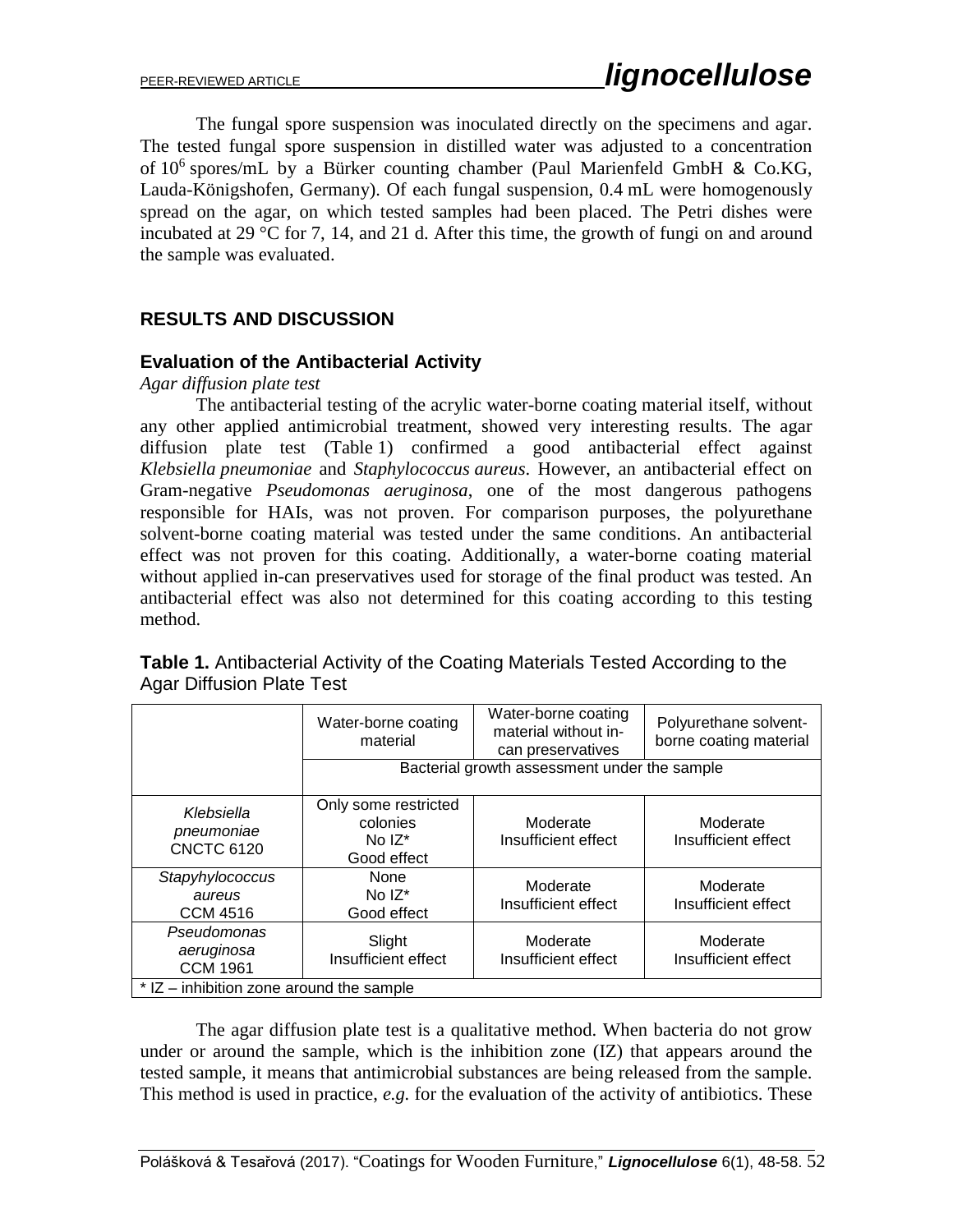results indicated that the in-can preservatives of the water-borne coating materials still have an antibacterial effect under wet conditions, even after the formation of a dry-film.



**Fig. 1.** Growth of *Klebsiella pneumoniae* under and around the water-borne coating material (under microscope, magnification 40x)



**Fig. 2.** Growth of *Staphylococcus aureus* under and around the water-borne coating material (under microscope, magnification 40x)



**Fig. 3.** Growth of *Pseudomonas aeruginosa* under and around the water-borne coating material (under microscope, magnification 40x)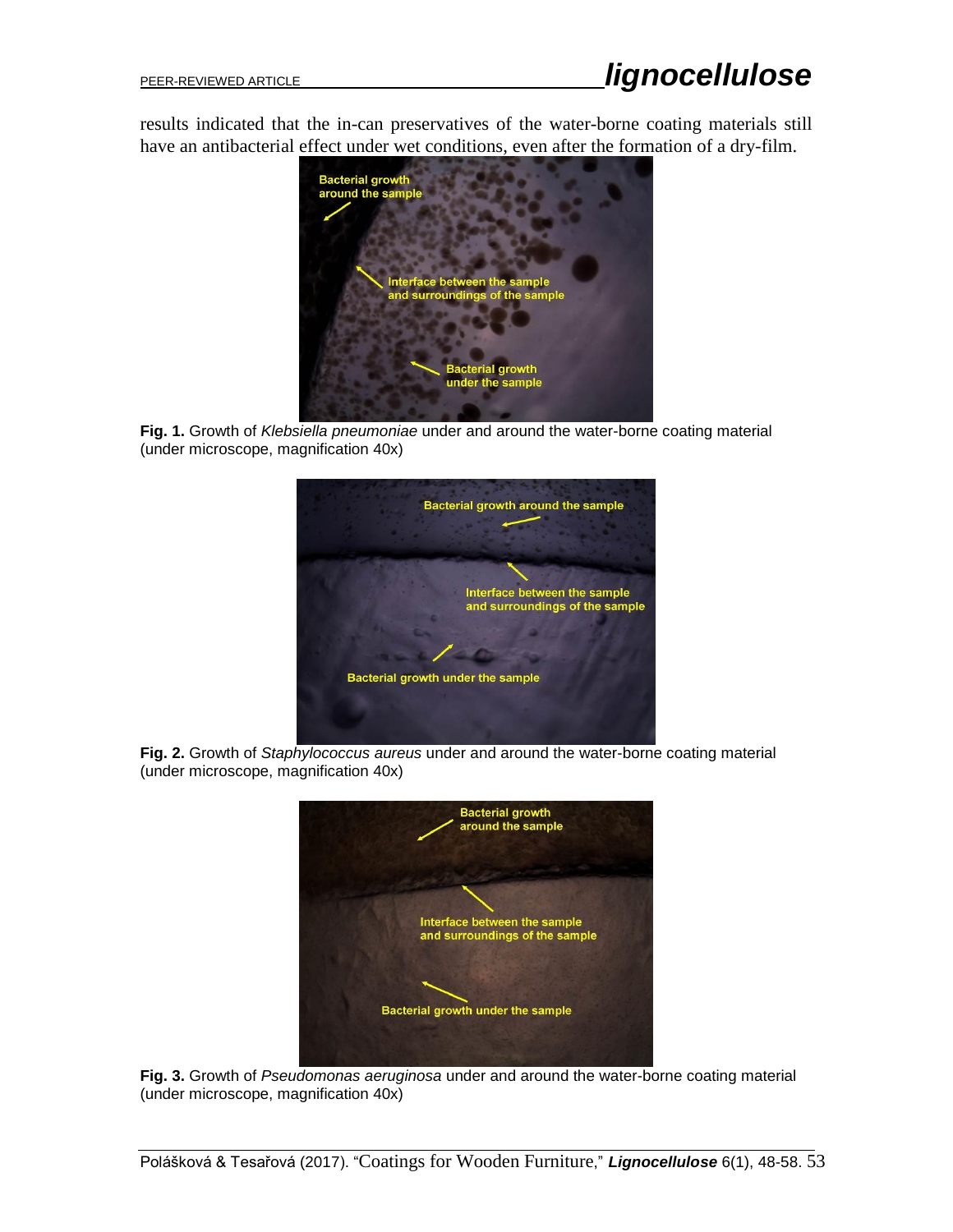# *JIS Z 2801 (2012)*

The water-borne and polyurethane solvent-borne coating materials were tested according to the quantitative Japanese test method JIS Z 2801 (2012) in order to find out how bacteria survive on the surface of the samples under wet conditions. This method simulates a situation in which the samples are covered with contaminated liquid. All of the testing methods used in laboratories for the evaluation of antimicrobial activity use a bacterial liquid suspension to inoculate samples with bacteria. This is not a very realistic method because the liquid enables antimicrobial substances to be in better contact with the bacteria. In reality, it is not usual for the liquid medium to be between the surface and microbes for several hours.

## **Table 2.** Results of the Antibacterial Activity of the Water-Borne Coating Material Tested According to JIS Z 2801 (2012)

|                          | Pseudomonas<br>aeruginosa<br><b>CCM 1961</b> | Klebsiella<br>pneumoniae<br><b>CNCTC 6120</b> | Escherichia<br>coli<br><b>CCM 3954</b> | Staphylococcus<br>aureus<br><b>CCM 4516</b> | Enterococcus<br>faecalis<br><b>CCM 4224</b> |
|--------------------------|----------------------------------------------|-----------------------------------------------|----------------------------------------|---------------------------------------------|---------------------------------------------|
| CFU/sample<br>0 h        | $(2.8 \pm 0.6) \times 10^4$                  | $(2.5\pm0.4) \times 10^4$                     | $(2.1 \pm 0.2) \times 10^4$            | $(1.9\pm0.2)$ x 10 <sup>4</sup>             | $(1.7\pm0.2) \times 10^4$                   |
| CFU/sample<br>after 24 h | ~10                                          | $~<$ 10                                       | ~10                                    | ~< 10                                       | ~10                                         |

**Table 3.** Results of the Antibacterial Activity of the Water-Borne Coating Material Without In-Can Preservatives Tested According to JIS Z 2801 (2012)

|                          | Pseudomonas<br>aeruginosa<br><b>CCM 1961</b> | Klebsiella<br>pneumoniae<br><b>CNCTC 6120</b> | Escherichia<br>coli<br><b>CCM 3954</b> | Staphylococcus<br>aureus<br><b>CCM 4516</b> | Enterococcus<br>faecalis<br><b>CCM 4224</b> |
|--------------------------|----------------------------------------------|-----------------------------------------------|----------------------------------------|---------------------------------------------|---------------------------------------------|
| CFU/sample<br>0 h        | $(2.6 \pm 0.5) \times 10^4$                  | $(2.6 \pm 0.3) \times 10^4$                   | $(2.3 \pm 0.2) \times 10^4$            | $(1.7\pm0.2) \times 10^4$                   | $(1.6 \pm 0.2) \times 10^4$                 |
| CFU/sample<br>after 24 h | ~10                                          | $~<$ 10                                       | ~10                                    | ~10                                         | $~<$ 10                                     |

**Table 4.** Results of the Antibacterial Activity of the Polyurethane Solvent-Borne Coating Material Tested According to JIS Z 2801 (2012)

|                          | Pseudomonas                 | Klebsiella                  | Escherichia                 | Staphylococcus              | Enterococcus                |
|--------------------------|-----------------------------|-----------------------------|-----------------------------|-----------------------------|-----------------------------|
|                          | aeruginosa                  | pneumoniae                  | coli                        | aureus                      | faecalis                    |
|                          | <b>CCM 1961</b>             | <b>CNCTC 6120</b>           | CCM 3954                    | <b>CCM 4516</b>             | <b>CCM 4224</b>             |
| CFU/sample<br>0 h        | $(2.7 \pm 0.6) \times 10^4$ | $(2.3 \pm 0.5) \times 10^4$ | $(2.5 \pm 0.5) \times 10^4$ | $(2.0 \pm 0.2) \times 10^4$ | $(1.6 \pm 0.2) \times 10^4$ |
| CFU/sample<br>after 24 h | $(8.2 \pm 0.9) \times 10^7$ | $(2.6 \pm 0.2) \times 10^7$ | $(1.9 \pm 0.8) \times 10^7$ | $(1.2 \pm 0.3) \times 10^7$ | $(1.8 \pm 0.5) \times 10^7$ |

Currently, these types of water-borne coatings are considered to be non-toxic, environmentally friendly, and safe. However, these results revealed that the water-borne coating material, which was not treated with any additional antimicrobial substances other than the in-can preservatives, surprisingly showed a noticeable influence on the bacterial growth (*Klebsiella pneumoniae*, *Escherichia coli*, *Staphylococcus aureus*, *Pseudomonas aeruginosa*, and *Enterococcus faecalis*) (Table 2). This was caused by the biocidal preservatives in the coating materials, which penetrated the surroundings from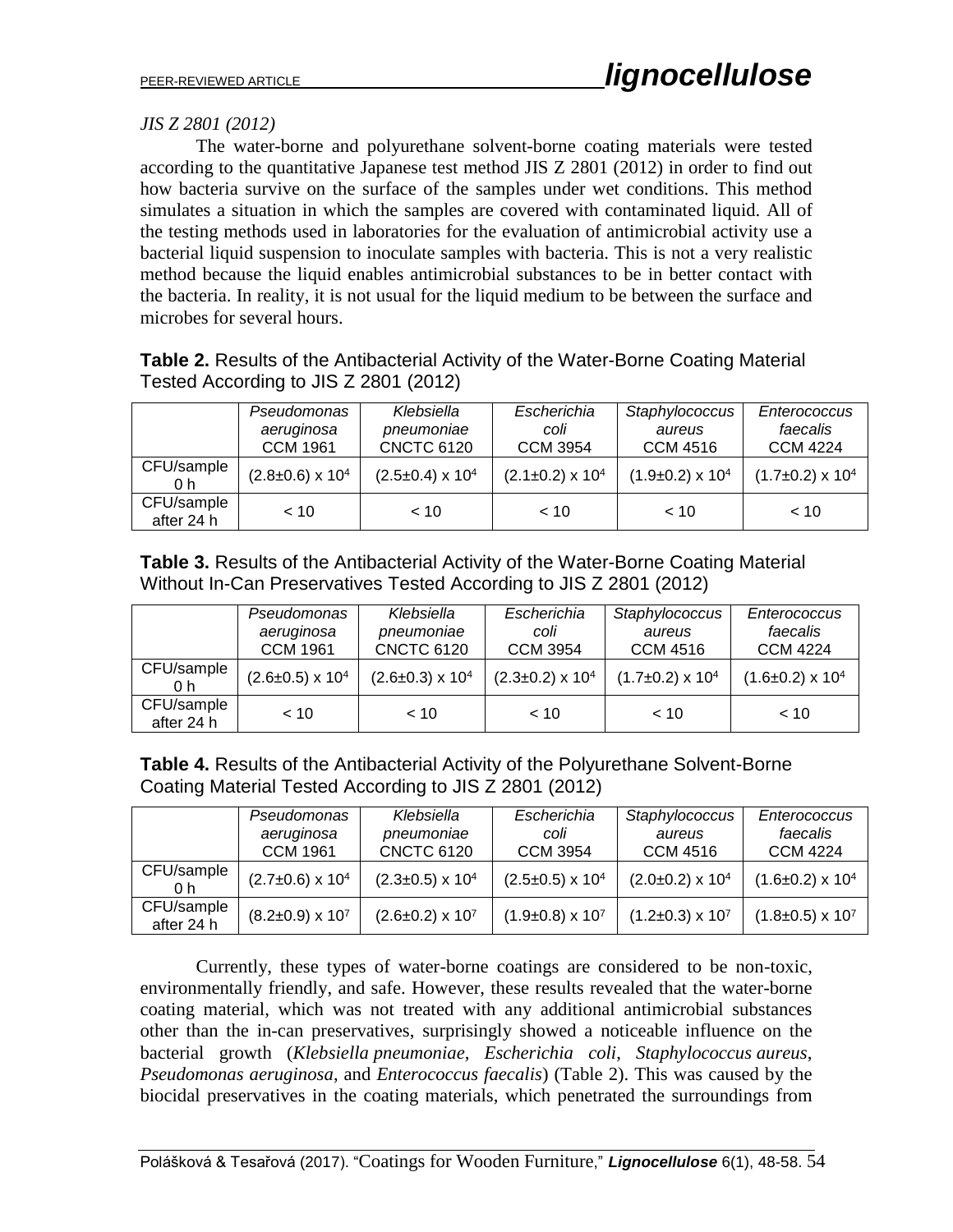the sample and killed the bacteria. Samples without final in-can biocides were also tested. The same results obtained in the previous method were observed (Table 3). The reason for this was that the components themselves used for water-borne coating materials (*e.g*. binders) are treated with biocides for their protection. Although the biocides did not penetrate the surroundings from the sample, as in the case of the in-can preservatives (results in Table 1), bacteria inoculated on the sample surface were still killed by the antimicrobial substances used for the preservation of binders or coalescents.

Water-borne coating materials meeting the requirements for this type of product are used as the final treatment for wooden toys and wooden furniture for children because they are regarded as not harmful. These results confirmed that when in contact with a wet environment (*e.g.* saliva or sweat), the preservatives are released and could be dangerous, especially to children. Finally, it should be noted that the dry-film of the water-borne coating material tested according to the "wet test" JIS Z 2801 (2012) caused a 100% reduction in the tested bacteria (Table 2 and 3), while the dry-film of the polyurethane solvent-borne coating material caused no reduction in the bacteria (Table 4). Bacteria grew very well on the surface of the polyurethane solvent-borne coating material, which meant that no harmful antimicrobial substances were released from the samples.

#### *Action against dry microbial contamination*

The tests described above are all based on wet conditions in which bacteria are cultivated on the sample surface. Table 5 shows the results of a new testing method under dry conditions, which simulates real contamination by dust particles. The results of all three samples were comparable. Neither the water-borne nor the polyurethane solventborne coating materials significantly reduced the number of bacterial spores, which are very resistant. Taking into consideration the results of both testing methods, dry and wet, biocides used as in-can preservatives are effective only under wet conditions. These results indicated there is a serious problem for products that are in contact with liquids, such as toys for children, because biocides are allowed to diffuse from the coating materials to the mouth of a child *via* saliva or through sweat on the hands.

|                          | Water-borne coating<br>material | Water-borne coating<br>material without in-<br>can preservatives | Polyurethane solvent-<br>borne coating material |
|--------------------------|---------------------------------|------------------------------------------------------------------|-------------------------------------------------|
| CFU/sample<br>0 h        | $(3.2\pm0.4) \times 10^2$       | $(3.4\pm0.4) \times 10^2$                                        | $(3.5\pm0.4) \times 10^2$                       |
| CFU/sample<br>after 24 h | $(2.6 \pm 0.3) \times 10^2$     | $(2.8 \pm 0.4) \times 10^2$                                      | $(2.7\pm0.3) \times 10^2$                       |

## **Table 5.** Results of the Antibacterial Activity of the Water-Borne and Polyurethane Solvent-Borne Coating Materials Tested According to the Dry Bacterial Contamination Method

### **Evaluation of the Antifungal Activity**

*EN 15457 (2015)*

The results of this test are expressed in Table 6. The polyurethane solvent-borne coating material did not exhibit any effect against fungal growth. The mix of tested fungi completely covered the polyurethane samples after 7 d (Fig. 5). In contrast, only 25% of the surface of the water-borne coating material samples was covered after this time (Fig.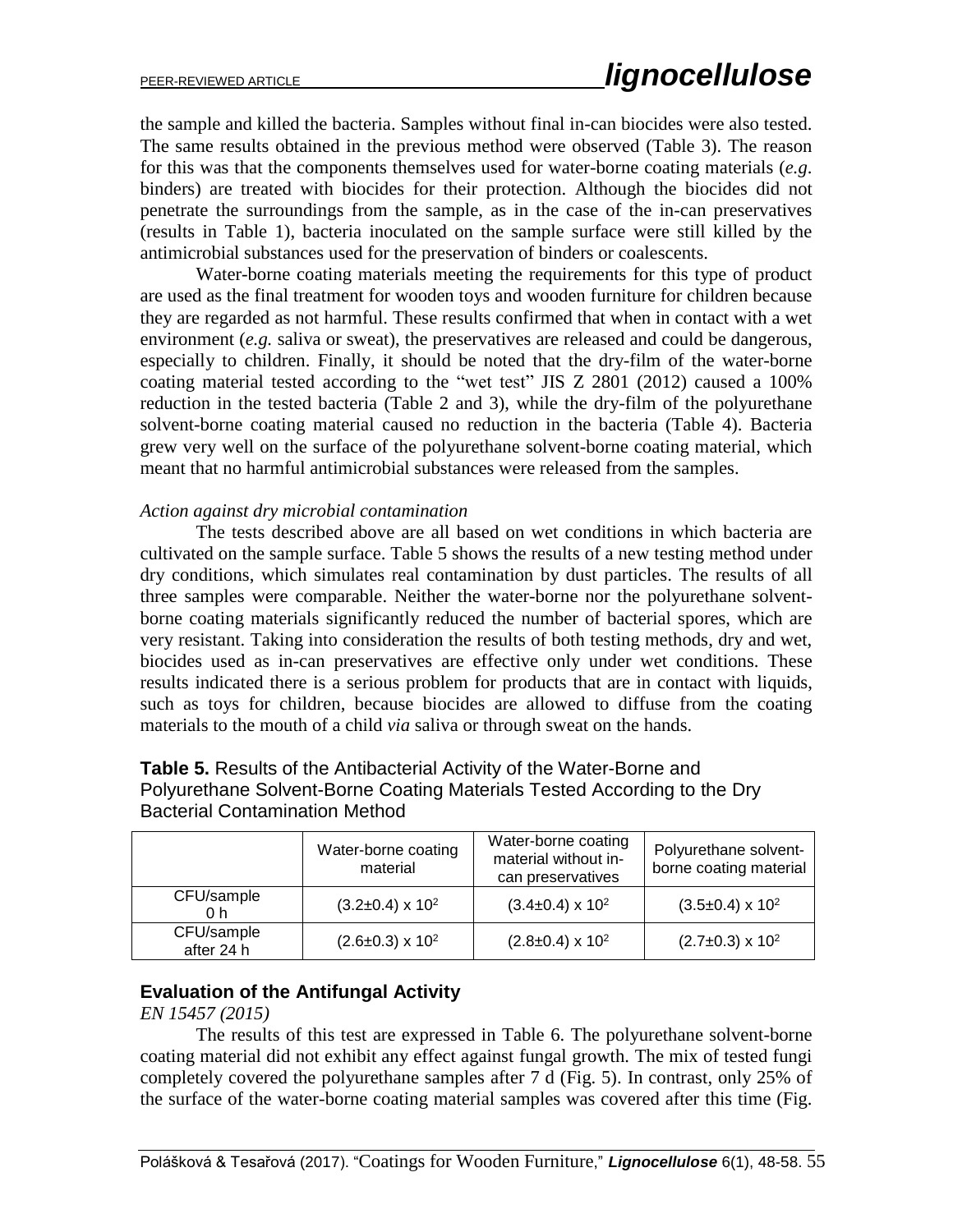4). Even after 3 weeks, the fungal growth on the dry-film of the water-borne coating material samples only covered 80% of the surface.

**Table 6.** Results of the Antifungal Activity of the Water-Borne and Polyurethane Solvent-Borne Coating Materials Tested According to EN 15457 (2015)

| Sample                                                                                | Fungal growth* after<br>7 d | Fungal growth* after<br>14 d | Fungal growth* after<br>21d |  |
|---------------------------------------------------------------------------------------|-----------------------------|------------------------------|-----------------------------|--|
| Water-borne coating<br>material                                                       | 25%                         | 70%                          | 80%                         |  |
| Polyurethane solvent-<br>100%<br>100%<br>100%<br>borne coating material               |                             |                              |                             |  |
| * mix of Aspergillus niger, Cladosporium cladosporoides, Aureobasidium pullulans, and |                             |                              |                             |  |

\* mix of *Aspergillus niger*, *Cladosporium cladosporoides*, *Aureobasidium pullulans*, and *Penicillium funiculosum*



**Fig. 4.** Water-borne coating material after 7 d (EN 15457 2015)



**Fig. 5.** Polyurethane solvent-borne coating material after 7 d (EN 15457 2015)

# **CONCLUSIONS**

1. Water-borne coating materials with in-can biocidal preservatives have an antimicrobial effect, even after the formation of a dry-film. A 100% reduction in bacteria was observed for *Pseudomonas aeruginosa*, *Escherichia coli*, *Klebsiella pneumoniae*, *Staphylococcus aureus*, and *Enterococcus faecalis*, which were tested according to the method JIS Z 2801 (2012)*.* Additionally, an antifungal effect against *Aspergillus niger*, *Penicillium funiculosum*, *Aureobasidium pullulans*,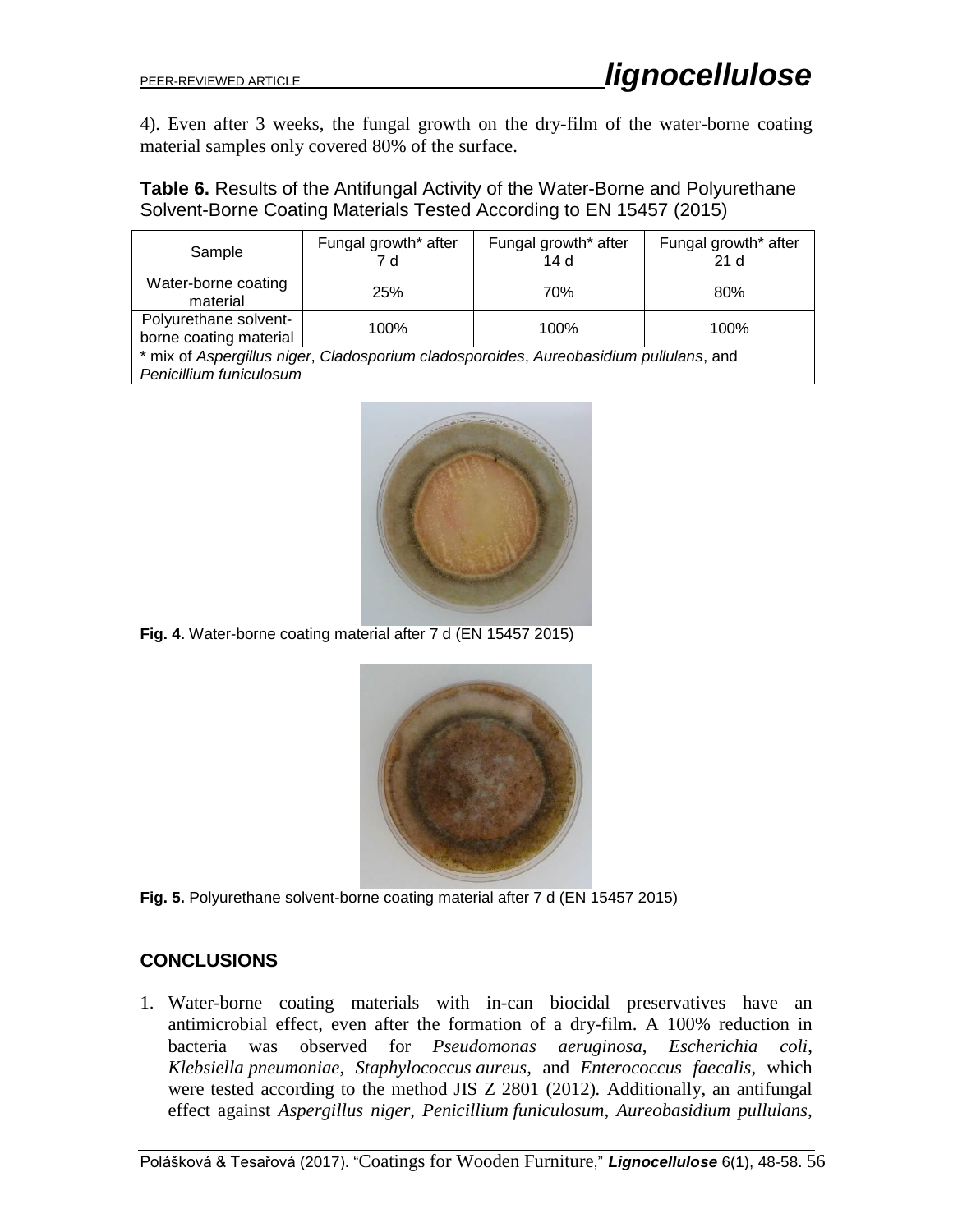and *Cladosporium cladosporoides* was observed. These results confirmed that there was a release of antimicrobial substances from the dry-film under wet conditions. This is a serious problem, especially in the case of wooden toys or products for children.

- 2. The polyurethane solvent-borne coating material had no antimicrobial effect against the bacteria and fungi after the formation of a dry-film.
- 3. A new testing method was presented for the evaluation of antimicrobial activity under dry conditions that simulated real contamination of furniture. An effect was not proven for both of the coating materials tested with this dry contamination method.

# **REFERENCES CITED**

- Athawale, V. D., and Nimbalkar, R. V. (2011). "Waterborne coatings based on renewable oil resources: An overview," *J. Am. [Oil Chem.](http://link.springer.com/journal/11746) Soc.* 88(2), 159-185. DOI: 10.1007/s11746-010-1668-9.
- Bravery, A. F. (1988). "Biodeterioration of paint A state-of-the-art comment," in: *Biodeterioration*, D. R. Houghton, R. N. Smith, and H. O. W. Eggins (eds.), Springer Netherlands, Dordrecht, Netherlands, 466-485.
- Buttner, M. P., Cruz-Perez, P., Stetzenbach, L. D., Garrett, P. J., and Luedtke, A. E. (2002). "Measurement of airborne fungal spores dispersal from three types of flooring materials," *Aerobiologia* 18(1), 1-11. DOI: 10.1023/A:1014977900352.
- Köhler, T., Carlsen, A. T., and Tiedtke, G. (2011). "New solutions for in-can preservation in the making for Europe," in: *European Coating Conference*, Berlin, Germany.
- Dancer, S. J. (2014). "Controlling hospital-acquired infection: Focus on the role of the environment and new technologies for decontamination," *Clin. Microbiol. Rev.* 27(4), 665-690. DOI: 10.1128/CMR.00020-14.
- Davison, G. L. (2003). "Biocide review," in: *Additives in Water-borne Coatings*, G. Davison and B. Lane (eds.), Royal Society of Chemistry, Cambridge, UK.
- Désor, D., Krieger, S., Apitz, G., and Kuropka, R. (1999). "Water-borne acrylic dispersions for industrial wood coatings," *Surface Coatings International Part B Coatings Transactions* 82(10), 488-496. DOI: 10.1007/BF02692644.
- Directive 2009/48/EC (2009). "Directive 2009/48/EC of the European parliament and of the council of 18 June 2009 on the safety of toys," European Union, Brussels, Belgium.
- Downey, A. (1995). "The use of biocides in paint preservations," in: *Handbook of Biocide and Preservative Use*, H. W. Rossmoore (ed.), Springer Science+Business Media, Dordrecht, Netherlands.
- Ducel, G. F., Fabry, J., and Nicolle, L. (2002). *Prevention of Hospital-Acquired Infections: A Practical Guide, 2 nd Edition* (WHO/CDS/CSR/EPH/2002.12), World Health Organization, Geneva, Switzerland.
- ECHA. (2016). "Biocides supplier or user," [\(https://echa.europa.eu/support/getting](https://echa.europa.eu/support/getting-started/biocides)[started/biocides\)](https://echa.europa.eu/support/getting-started/biocides), Accessed 6 November 2016.
- EN 15457 (2015). "Paints and coating materials Laboratory method for testing the efficacy of film preservatives in a coating against fungi," European Committee for Standardization, Brussels, Belgium.